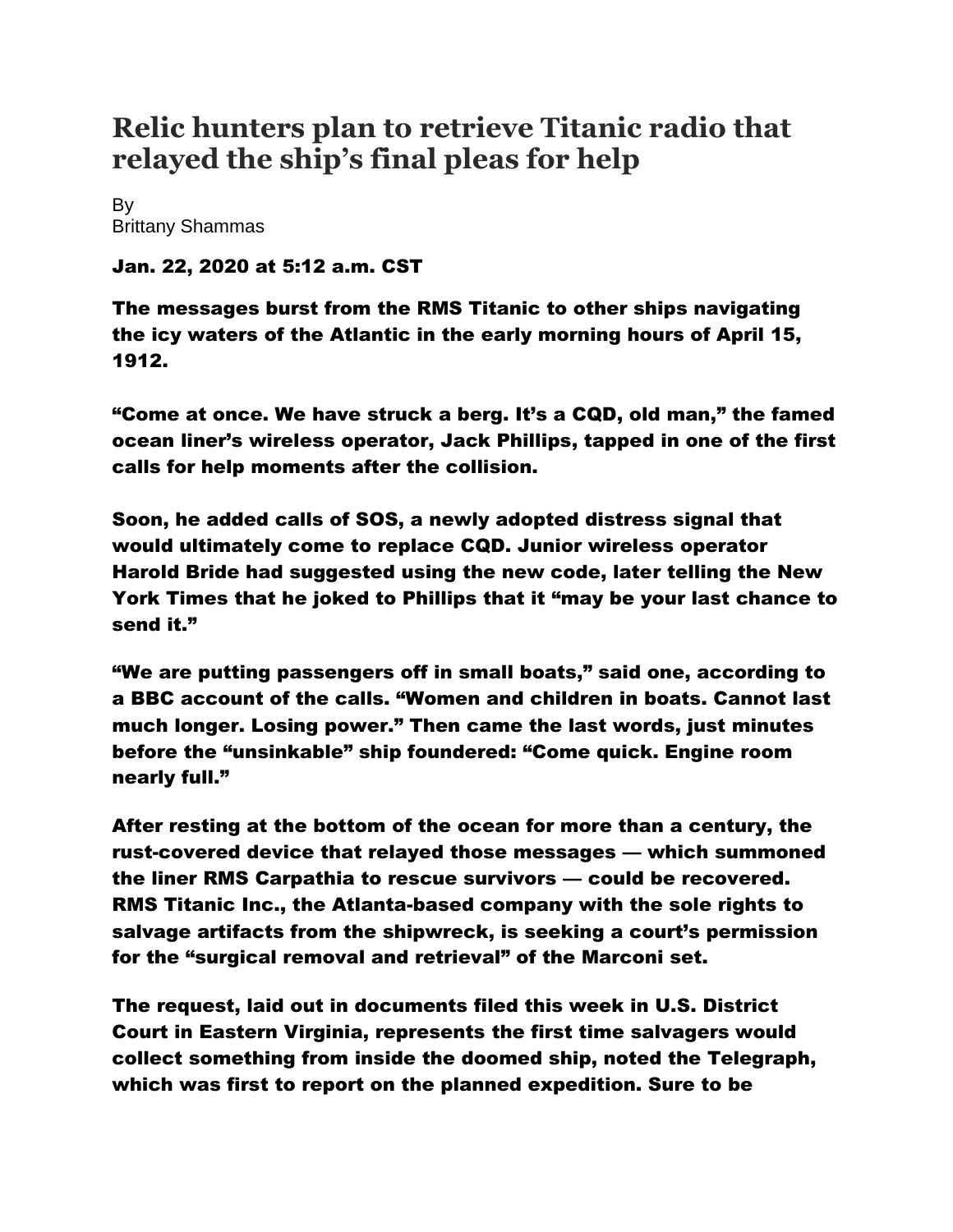controversial, the request came as British officials announced a "historic treaty" with the United States to better protect what remains of the Titanic. The countries will now have the authority to approve or deny licenses allowing people to enter the wreck and remove items found outside it. The state-of-the-art wireless telegraph transmitter, installed by a leading technology company called Marconi, was the Titanic's sole connection to the rest of the world. And in the hours after the ship hit the iceberg, as frigid water flooded the lower decks and panicked passengers scrambled to the scarce lifeboats on board, the messages grew more frantic.

"Lying two and a half miles below the ocean surface, the RMS Titanic is the subject of the most documented maritime tragedy in history," British Transport and Maritime Minister Nusrat Ghani said in a statement. "This momentous agreement with the United States to preserve the wreck means it will be treated with the sensitivity and respect owed to the final resting place of more than 1,500 lives."

RMS Titanic Inc. argues that the wireless transmitter must be recovered soon, and ideally within the year, as expeditions to the site more than two miles below the ocean's surface have noted deterioration over the years. The "Silent Cabin," the soundproof room where it is housed, withstood years of damage and protected the transmitting switchboards and regulators, the company wrote in court documents.

But the deckhouse above the Marconi transmitter has been falling apart since 2005, and holes have been forming over the Silent Cabin. The overheard will probably collapse within the next few years, Titanic expert Parks Stephenson wrote in court documents, "potentially burying forever the remains of the world's most famous radio."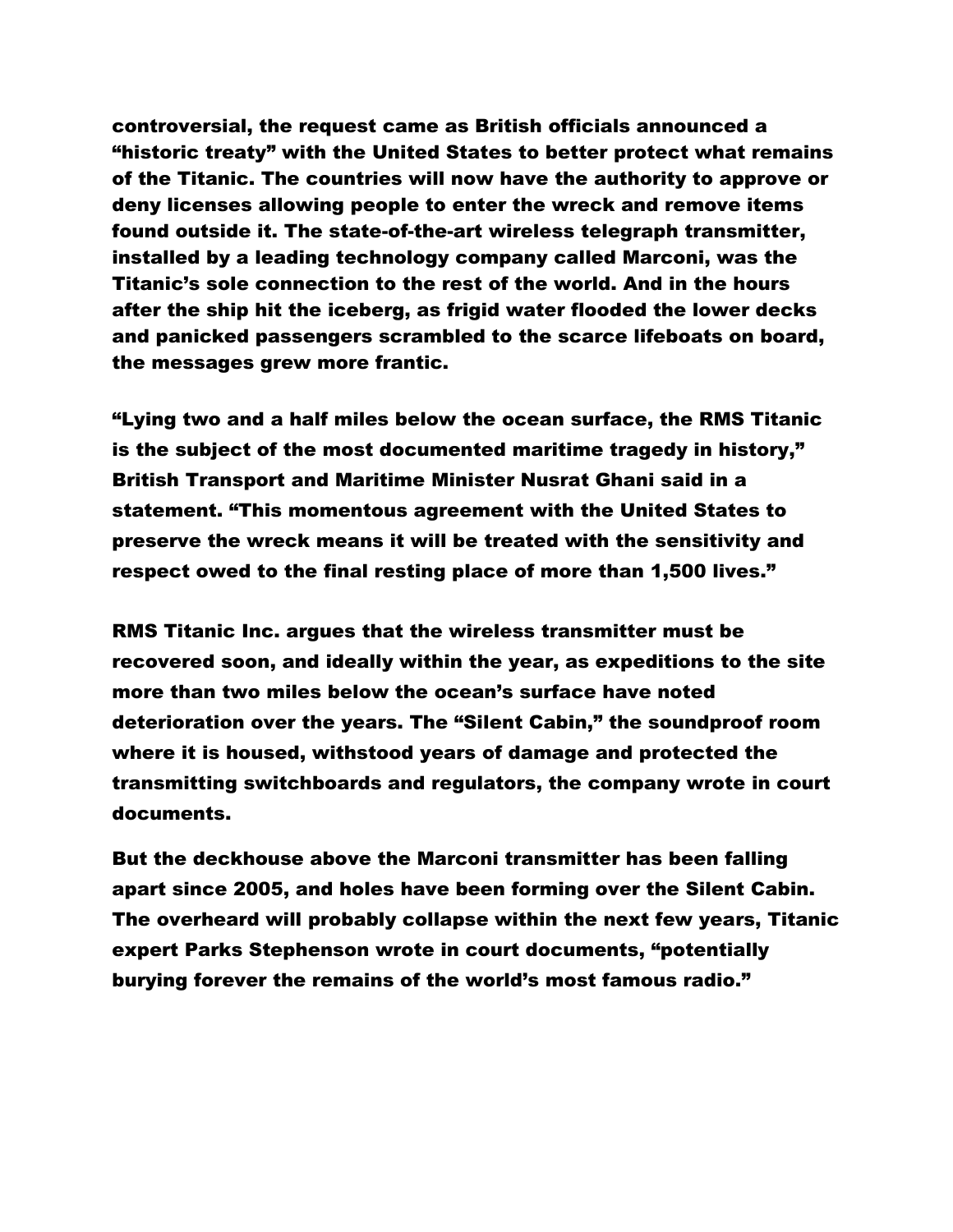

A rendering of the Marconi

transmitter as it would have appeared in 1912. (U.S. District Court)

The idea of removing items from inside the vessel has come under fire in the past, according to the Telegraph, with the disaster's last survivor among the critics. Previous expeditions have collected artifacts only from the debris scattered alongside it.

"I think the ship should be left in peace," Millvena Dean said in a 2000 interview. She was 9 weeks old at the time of the disaster and died in 2009. "Any bits and pieces that have come out from the ship on the seabed — that is all right. But to go on the ship — no, that is all wrong."

RMS Titanic Inc. President Bretton Hunchak, however, has said the radio recovery mission would be limited in scope and undertaken in an effort to protect the important artifact before it's too late.

"It's not some kind of Trojan horse so that we can start grabbing suitcases full of diamonds from the wreck," he said, according to the